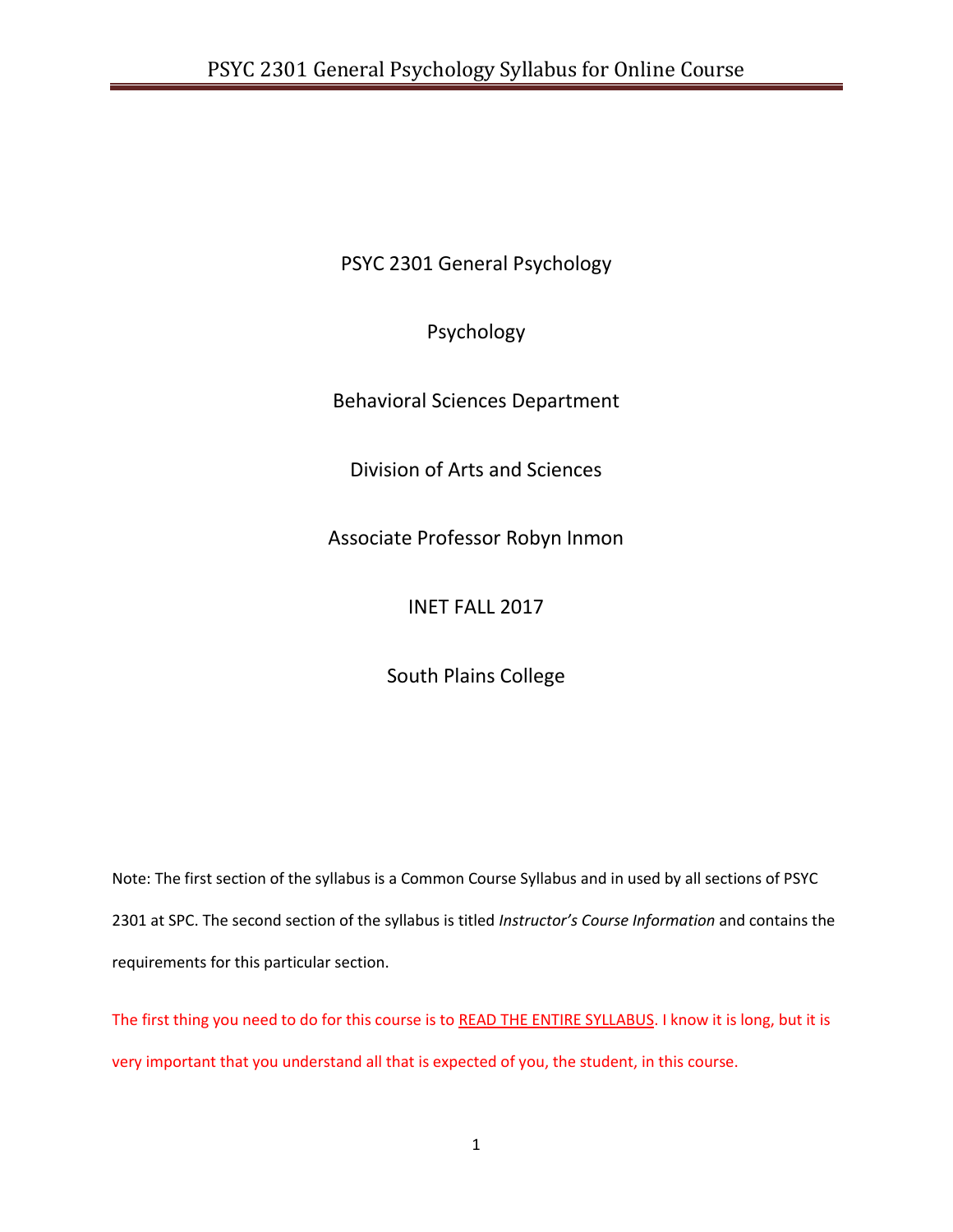# **Common Course Syllabus for PSYC 2301 General Psychology**

**Department**: Behavioral Sciences

**Discipline**: Psychology

**Course Number**: PSYC 2301

**Course Title**: General Psychology

**Credit**: 3 Lecture, 0 Lab

**Satisfies a core curriculum requirement?** Yes, Behavioral or Social Science

**Prerequisites:** TSI compliance in Reading

**Available Formats:** Conventional, INET, ITV

**Campuses:** Levelland, Reese, ATC, Plainview, and Dual Credit Campuses

**Textbook:**

OpenStax College, *Psychology*. OpenStax College. 8 December 2014. <http://cnx.org/content/col11629/latest/>

**Course Specific Instructions**: Each instructor will attach his/her course specific instructions.

**Course Description:** Survey of major topics in psychology. Introduces the study of behavior and the factors that determine and affect behavior.

**Course Purpose:** To acquaint students with the diverse field of psychology including major theoretical concepts. In addition, introduce methods of research used and how it contributes to the body of knowledge in psychology, promotion of critical thinking, generation of new ideas, and consideration of alternate explanations when evaluating information.

**Course Requirements:** To maximize the potential to complete this course, a student should login to internet courses *at least* twice weekly. In addition, satisfactorily complete all homework, discussions and examinations in a timely manner, and satisfactorily complete all other projects or papers as assigned on the course specific instructions.

**Course Evaluation:** See the instructor's course information sheet for specific items used in evaluating student performance.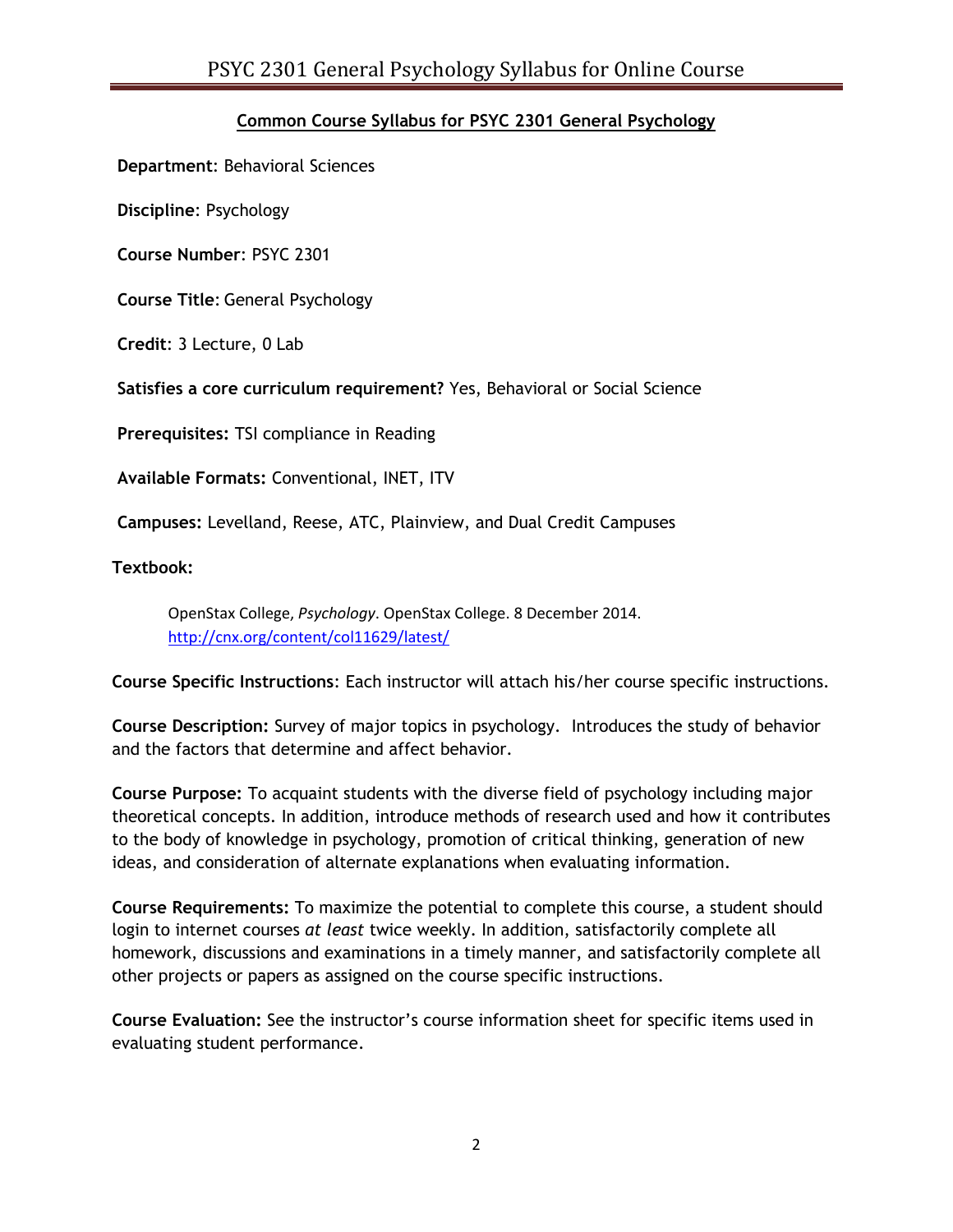## **Student Learning Outcomes/Competencies:**

Upon successful completion of this course, students will:

- 1. Identify various research methods and their characteristics used in the scientific study of psychology.
- 2. Describe the historical influences and early schools of thought that shaped the field of psychology.
- 3. Describe some of the prominent perspectives and approaches used in the study of psychology.
- 4. Use terminology unique to the study of psychology.
- 5. Describe accepted approaches and standards in psychological assessment and evaluation.
- 6. Identify factors in physiological and psychological processes involved in human behavior.

## **Core Objectives addressed**:

- **Communication skills** to include effective written, oral and visual communication. (SLO2, SLO4, SLO6)
- **Critical thinking skills** to include creative thinking, innovation, inquiry and analysis, evaluation and synthesis of information. (SLO1, SLO4, SLO5, SLO6)
- **Empirical and Quantitative skills** to include the manipulation and analysis of numerical data or observable facts resulting in informed conclusions. (SLO1, SLO5)
- **Social Responsibility** to include the demonstrated intercultural knowledge and competence, knowledge of civic responsibility, and the ability to engage effectively in regional, national and global communities. (SLO1, SLO2, SLO3, SLO6)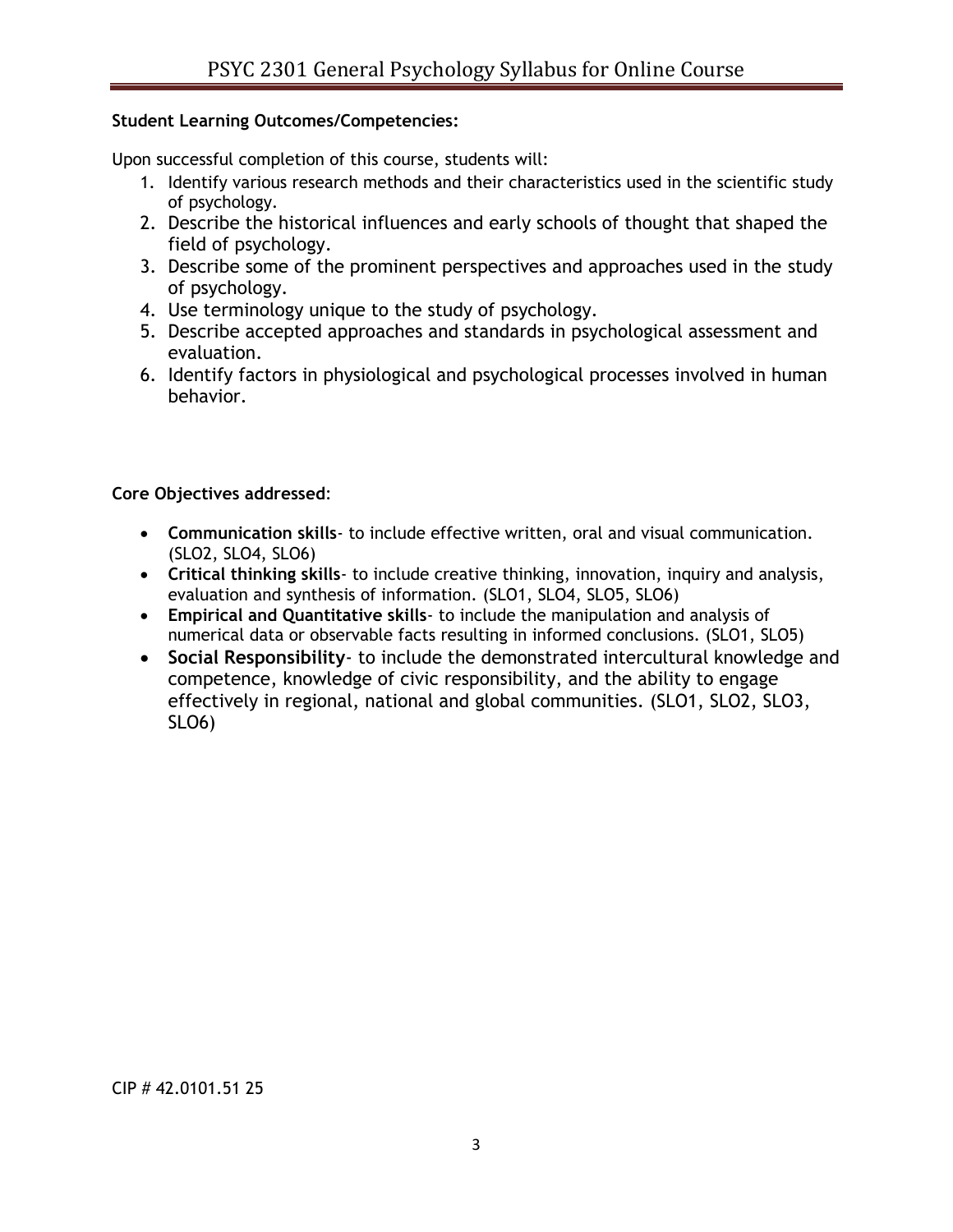## **Course Policies:**

**Attendance Policy:** Students are expected to attend all classes in order to be successful in a course. For this online course, attendance will be based on a student completing work by the due date for each item. Important: You may be administratively dropped from this course without notice if you miss the due dates for any combination of matching or multiple-choice exercises, exams, and/or discussions totaling more than **three (3).** The student may be administratively withdrawn from the course when absences become excessive as defined in the course syllabus.

Students are officially enrolled in all courses for which they pay tuition and fees at the time of registration. Should a student, for any reason, delay in reporting to a class after official enrollment, absences will be attributed to the student from the first class meeting.

Students who enroll in a course but have "Never Attended" by the official census date, as reported by the faculty member, will be administratively dropped by the Office of Admissions and Records. A student who does not meet the attendance requirements of a class as stated in the course syllabus and does not officially withdraw from that course by the official census date of the semester, may be administratively withdrawn from that course and receive a grade of "X" or "F" as determined by the instructor. Instructors are responsible for clearly stating their administrative drop policy in the course syllabus, and it is the student's responsibility to be aware of that policy.

It is the student's responsibility to verify administrative drops for excessive absences through MySPC using his or her student online account. If it is determined that a student is awarded financial aid for a class or classes in which the student never attended or participated, the financial aid award will be adjusted in accordance with the classes in which the student did attend/participate and the student will owe any balance resulting from the adjustment.

**Academic Integrity:** The attempt of any student to present as his or her own any work which he or she has not honestly performed is regarded by the faculty and administration as a most serious offense and renders the offender liable to serious consequences, possibly suspension. This policy relates to all forms of cheating and plagiarism. See Instructor's Course Information for additions to the academic integrity policy.

**Student Conduct:** A high standard of conduct is expected of all students. Students are subject to federal, state and local laws, as well as South Plains College rules and regulations. Any student who fails to perform according to expected standards may be asked to withdraw. Failure to comply with lawful direction of a classroom teacher relative to maintaining good order is considered misconduct on the part of the student. Repeated violations of disrupting a class may result in the student being dropped from that course (See Catalog/Student Guide for full policy). See Instructor's Course Information for additional policies related to student conduct.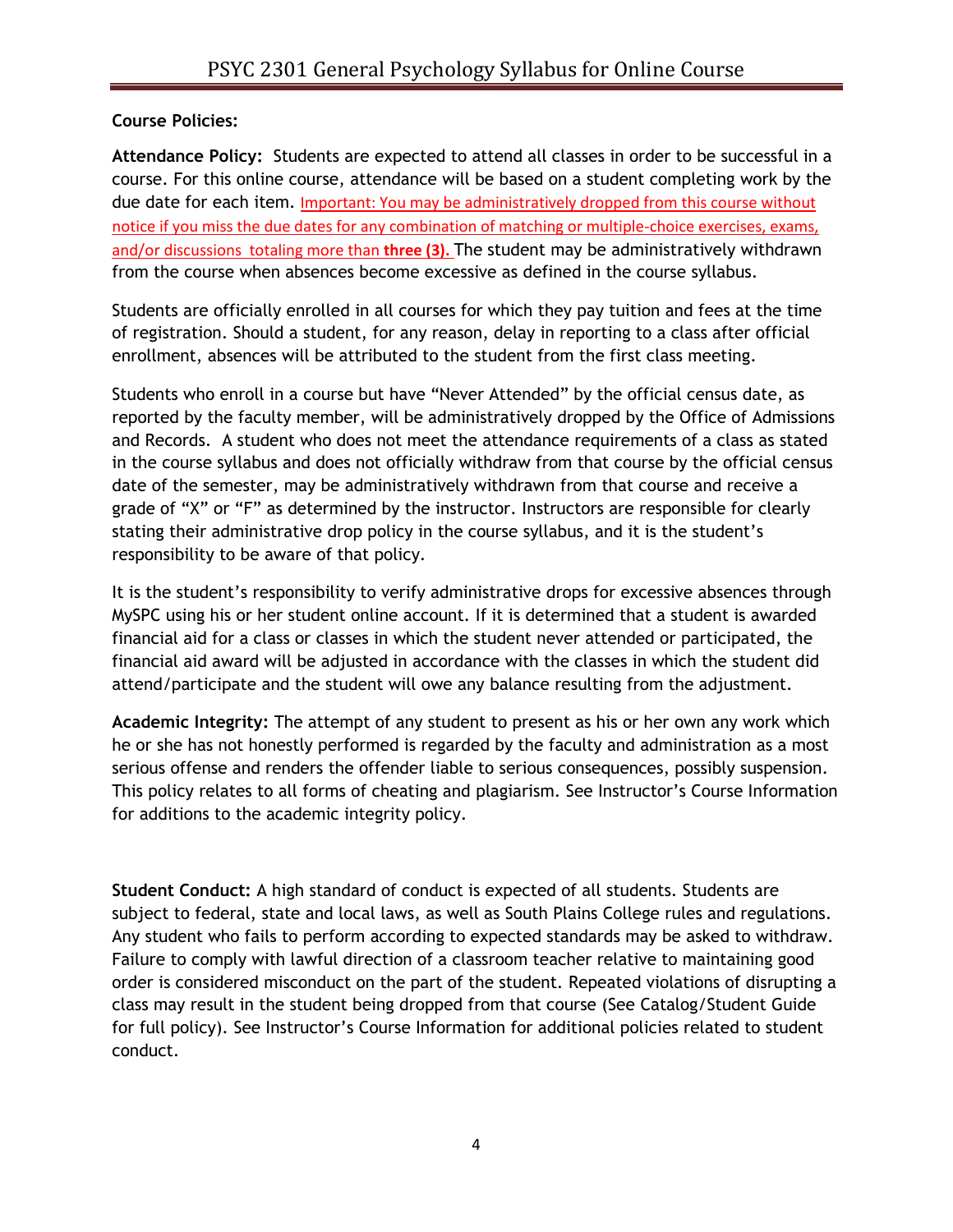Campus Concealed Carry - Texas Senate Bill - 11 (Government Code 411.2031, et al.) authorizes the carrying of a concealed handgun in South Plains College buildings only by persons who have been issued and are in possession of a Texas License to Carry a Handgun. Qualified law enforcement officers or those who are otherwise authorized to carry a concealed handgun in the State of Texas are also permitted to do so. Pursuant to Penal Code (PC) 46.035 and South Plains College policy, license holders may not carry a concealed handgun in restricted locations. For a list of locations, please refer to the SPC policy at: (http://www.southplainscollege.edu/human\_resources/policy\_procedure/hhc.php)

Pursuant to PC 46.035, the open carrying of handguns is prohibited on all South Plains College campuses. Report violations to the College Police Department at 806-716-2396 or 9-1-1.

**Appeal Process**: The process of appeal is outlined in the college catalog. Basically you would need to talk to the instructor, the department chair, and then the dean if the problem is not resolved. Be sure to always start with your instructor.

**Diversity & Equal Rights:** South Plains College does not discriminate on the basis of race, color, national origin, sex, disability or age in its programs and activities. The following person has been designated to handle inquiries regarding the non-discrimination policies: Vice President of Student Affairs.

All students are entitled to equal rights under the affirmative action and equal opportunity laws. Students are also protected against unjust or biased academic evaluation, but at the same time, they are responsible for maintaining standards of academic performance established for each course in which they are enrolled. (See Catalog/Student Guide for full definitions and policies)

**ADA Statement:** Students with disabilities, including but not limited to physical, psychiatric, or learning disabilities, who wish to request accommodations in this class should notify the Disability Services Office early in the semester so that the appropriate arrangements may be made. In accordance with federal law, a student requesting accommodations must provide acceptable documentation of his/her disability to the Disability Services Office. For more information, call or visit the Disability Services Office at Levelland Student Health & Wellness Center 806-716-2577, Reese Center and Lubbock Center, Building 8: 806-716-4675, Plainview Center Main Office: 806-716-4302 or 806-296-9611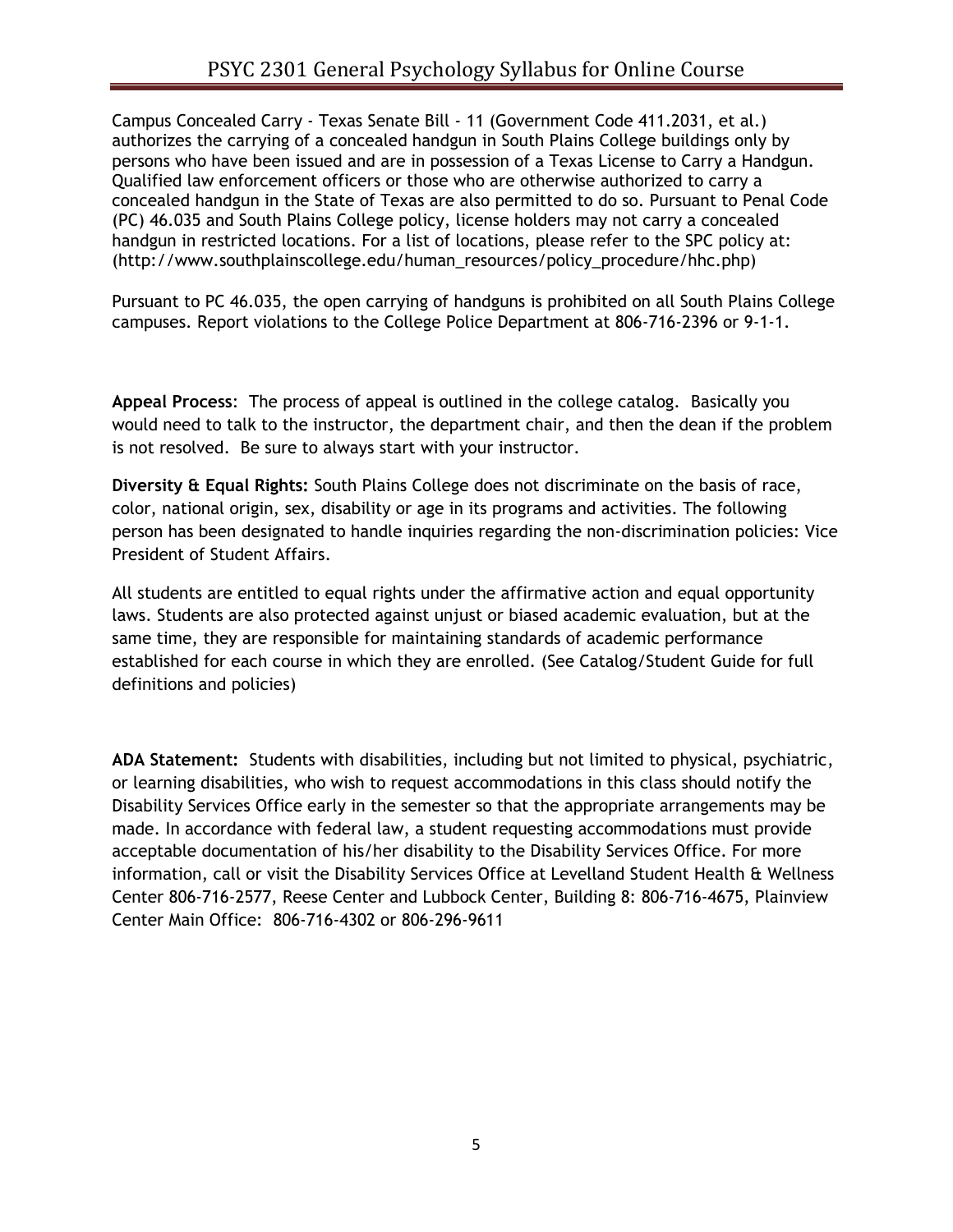### **Instructor's Course Information**

**Instructor:** Robyn Inmon, Associate Professor in Psychology

**Email:** [rinmon@southplainscollege.edu](mailto:rinmon@southplainscollege.edu)

#### **Contact Information:**

 As this is a web-based course, you will contact me by sending an email through your course in **Blackboard.**

#### **Textbook:**

OpenStax College, *Psychology*. OpenStax College. 8 December 2014. <http://cnx.org/content/col11629/latest/>

#### **Course Competencies:**

 The primary criteria for course competency are to demonstrate mastery of a minimum of 60% of assigned course content and assignments.

#### **Attendance Policy:**

- Since this course is a virtual classroom, attendance will be taken according to the following:
	- Completion of the Syllabus Quiz on or before the due date.
	- Participate in Introductions on or before the due date.
	- Participation in class discussions by posting an original post and response post to the discussion board on or before the due dates.
	- Completing Matching or Multiple-Choice exercises on or before the due date.
	- Taking exams on or before the due dates.

Important: You may be administratively dropped from this course without notice if you miss the due dates for any combination of matching or multiple-choice exercises, exams, and/or discussions totaling more than **three (3).** Failure to log on to Blackboard for 7 consecutive days could result in being administratively dropped from the course.

This is your student notification of the Instructor's administrative drop policy and it is your responsibility to be aware of the policy as outlined in the South Plains College General Catalog, pages 20 and 21 under Class Attendance.

**Late Work:** All work must be posted or submitted by the due date to receive credit. **NO LATE WORK will be accepted.** Excuses such as "The network was down," "I could not figure out how to use Blackboard," "I work a full-time job," "I have children," or "I had a family emergency," etc., are **not** acceptable. In short, plan ahead and do not wait until the last minute to submit your discussions, complete assignments, and take the exams. It is a good idea to get your work completed well before the deadline.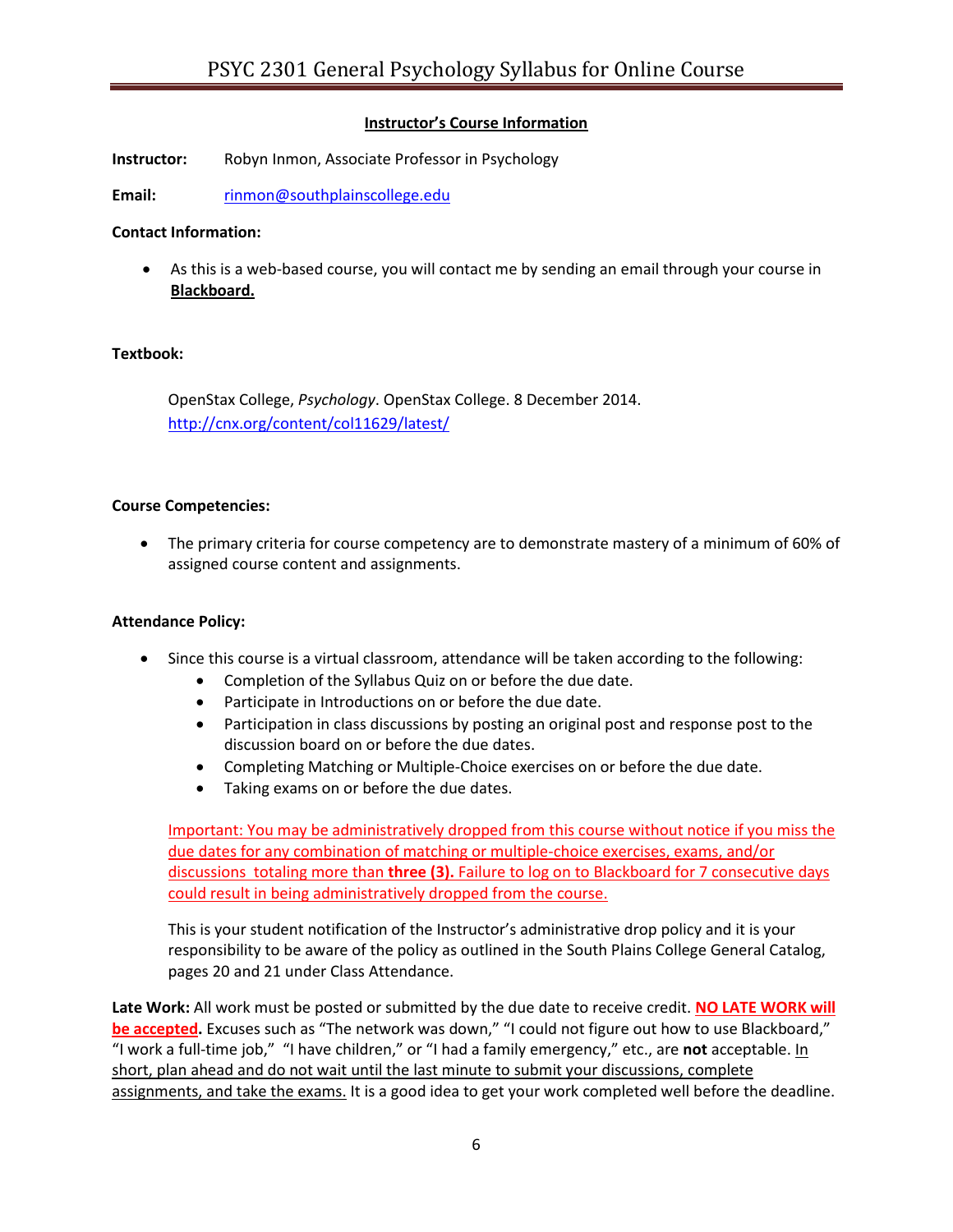I STRONGLY urge you to NOT wait until the last minute to submit your work. By "last minute," I am referring to the day work is due, especially in the last few hours before the deadline. Inevitably, when you do, something happens (you get interrupted and miss the deadline, lightning strikes and takes out your computer, etc.). **No exceptions will be made for students not submitting their work on time. If you miss a deadline, you will receive a zero (0) for the grade. Please do not email and ask me to extend a deadline or reopen work as it will not happen.**

**Academic Integrity:** You are expected to do your own work. You may not work with another person to complete your assignments, discussions, or when taking your exams. You may not copy another student's work and present it as your own. You may not allow another student to copy your work. Complete honesty is required of the student in the presentation of any and all phases of course work. If the instructor determines an assignment to be plagiarized, the result can range from a zero for that assignment to failure of the course. The result will be determined by the instructor. See SPC College Catalog for additional information.

Under no circumstances are you allowed to give your User ID and/or password to anyone. If someone besides you is logging into this course on your account, I will drop you immediately with an "F", regardless of the reason. Also, if you log in under someone else's account, I will drop you immediately with an "F". If you are taking this course along with a roommate, spouse, or significant other, you need to let me know immediately. Failure to do so could result in your being dropped from this course with an  $"F."$ 

## **HOW THIS COURSE IS CONDUCTED**:

This course is an online course, which means that you will access course information and respond to me and/or other students through the use of the Internet. SPC uses **Blackboard** to deliver and manage internet courses.

## **What You Need To Do For This Course:**

There are three types of work required for this course: chapter exercises, either matching or multiplechoice, discussions , and Exams . All of the work will completed in Blackboard.

**DISCUSSIONS** These are written assignments submitted through Blackboard that all students in the course will read. There are two parts to the discussions: for all discussion assignments you will post *at least a 150 word post* on a particular topic AND respond with *at least a 150 word response* to one post by a fellow student. You will not be given credit for postings that do not meet the minimum requirement for length. In your response post, *do not just repeat what was stated in the original post*. Add to what was previously stated with more information, your opinion or experience, or something meaningful, showing that you have thought about the topic. Sentences like "I agree with this," or "That is interesting," will not be counted toward the 150 word requirement.

To help you do the best you can, I am giving you a grading rubric for the discussion postings and replies:

- **Original Posts:**
	- o **First and foremost, always read the instructions for each discussion and make sure to address all that is asked thoroughly and with detail.**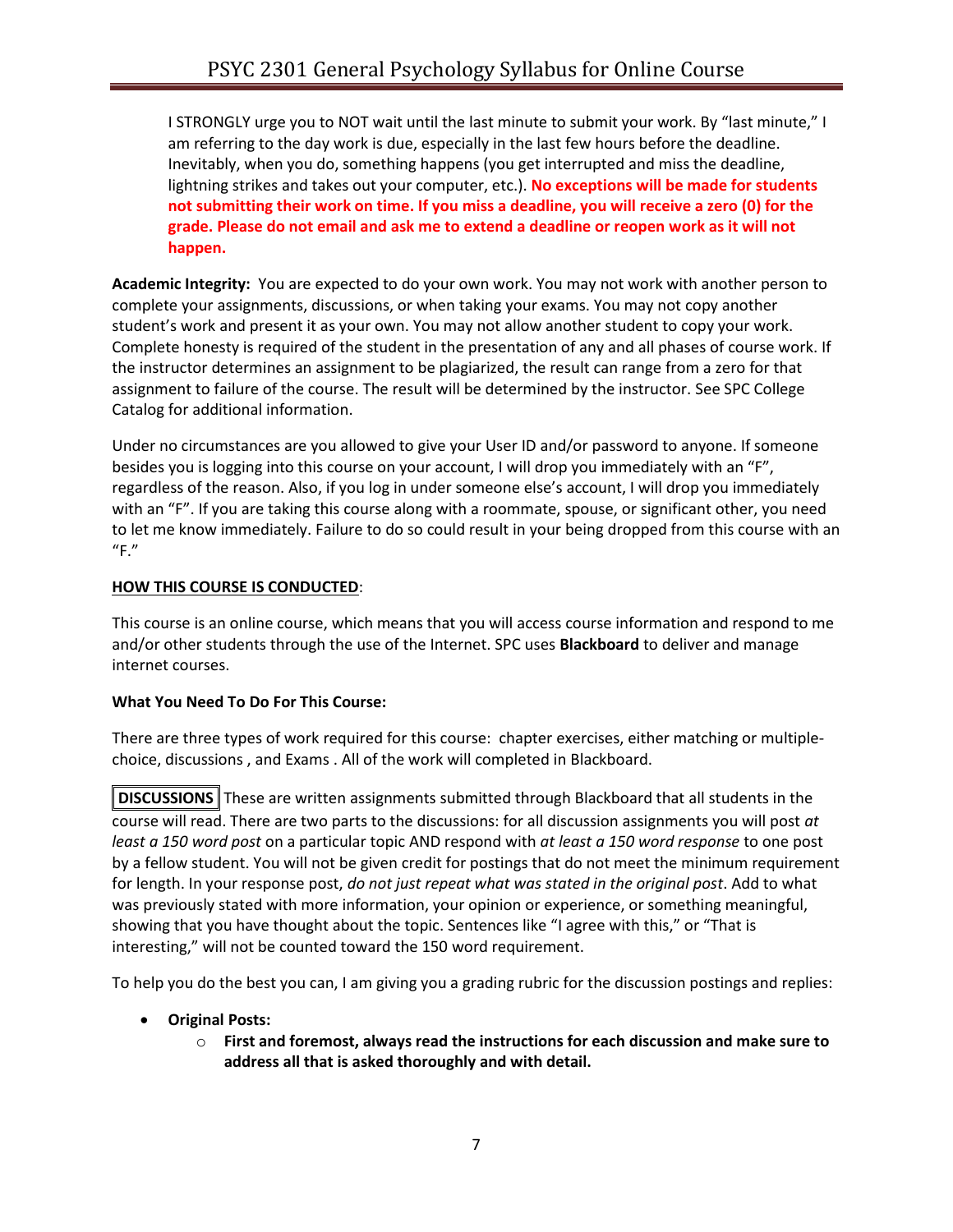- o An **11-15 point post** addresses all or most of what was specifically asked for in the instructions in an organized and detailed way; can include personal experience when relevant; includes at least the minimum number of words (150).
- o A **5-10 point post**: did not thoroughly address the topic; reference to some type of course material; some personal reference but may not clearly connect to the course material or topic; did not thoroughly address the topic; includes at least the minimum number words (150).
- o A **0-4 point post** has incorrect information; does not address what was asked in the instructions, has no reference to relevant material; irrelevant ideas; does not meet the minimum number of words (150); is repetitious; no post.
- **Reply Posts:**
	- $\circ$  For your replies, do not repeat what was written in the original post you are responding to or what you wrote in your own original post. The response post must contain new or different information. Also, if one of your coursemate's have responded to an original post before you, read the original post, the response post or posts, and make sure you don't repeat what was stated in **any** of the posts.
	- o **Always follow the instructions provided for each discussions response. What I ask you to discuss in your reply is not the same for all discussions**
	- o An **11**-**15 point reply.** is a reply that: explicitly references ideas in the textbook or information you found through research; gives personal commentary in a constructive way; may correct an incorrect posting in a respectful way; elaborates on the ideas and questions posed in the original post; reflects a good understanding of the course material; and/or brings up course material that the original post did not include but was relevant; includes at least 150 words.
	- o
	- o A **5-10 point reply** is a reply that: briefly elaborates on the ideas and questions posed in the original post; is a personal response that may or may not clearly tie to the original post but is somewhat relevant; repeated too much of original post; includes at least 150 words.
	- o A 0-4 **point reply** is a reply that: includes brief encouragement; is a statement of agreement or disagreement; is an unclear or offensive response; does not meet the minimum number of words; no reply.

Note: Even if your posts, original or reply, meet the 150 minimum word count, all of the words you use may not be applied toward earning points. For example, stating "You did a really good job," "I totally agree with you," or words that add nothing new to the conversation. These are nice things to state, just do not include them in meeting the word count. In other words, just because you wrote 150 or more words does not mean that all of the words will be included in the minimum required word count.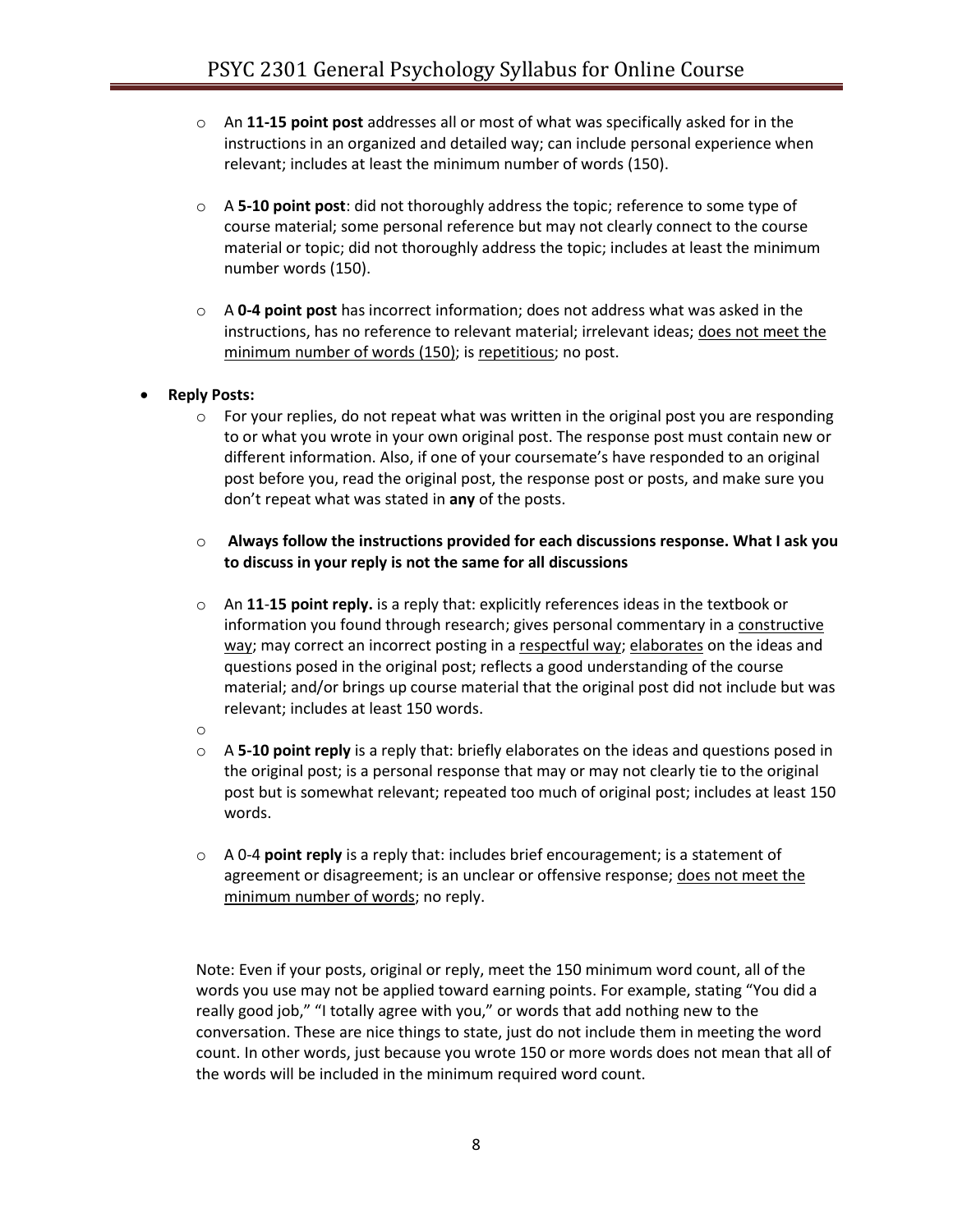### **Points will also be taken off for incorrect spelling, punctuation, capitalization, and grammar.** Do not write like you do when texting or messaging. You need to use correct Standard English in all of your writing. Think of your discussion posts as mini-essays that you are turning in to your college professor, because that is what they are!

Consult your *Schedule of Work* for the due date for each discussion.

**Matching and/or Multiple-Choice Exercises** For each chapter covered, you will have one or more matching or multiple-choice exercise to complete. These exercises are designed to test your understanding of terms and concepts in the chapter, and should help you identify where you may need to spend more time reading your textbook and understanding the content. You have one hour to complete these exercises and two (2) attempts. Consult your *Schedule of Work* for the due date for each exercise. At no time should you print out the quizzes.

**EXAMS** There will be four (4) exams you will need to complete for this course. Each exam will consist of 50 multiple-choice items. You will have 75 minutes to complete each exam. Consult your *Schedule of Work* for the due date and the chapters each exam will cover.

\*\*NOTE: It is impossible to accommodate each individual student's schedule in regards to working fullor part-time, trips out of town, harvesting season, etc. All of the work for the course is available from the first day of the course, so there is really no reasonable explanation for missing any of the deadlines. It is recommended that you DO NOT WAIT until the last minute (or last hour or last day) to complete your work.

 $\circ$  Important: You may be administratively dropped from this course without notice if you miss the due dates for any combination of matching or multiple-choice assignments, discussions and/or exams totaling more than three (3). Failure to log on to Blackboard for 14 consecutive days will result in being administratively dropped from the course.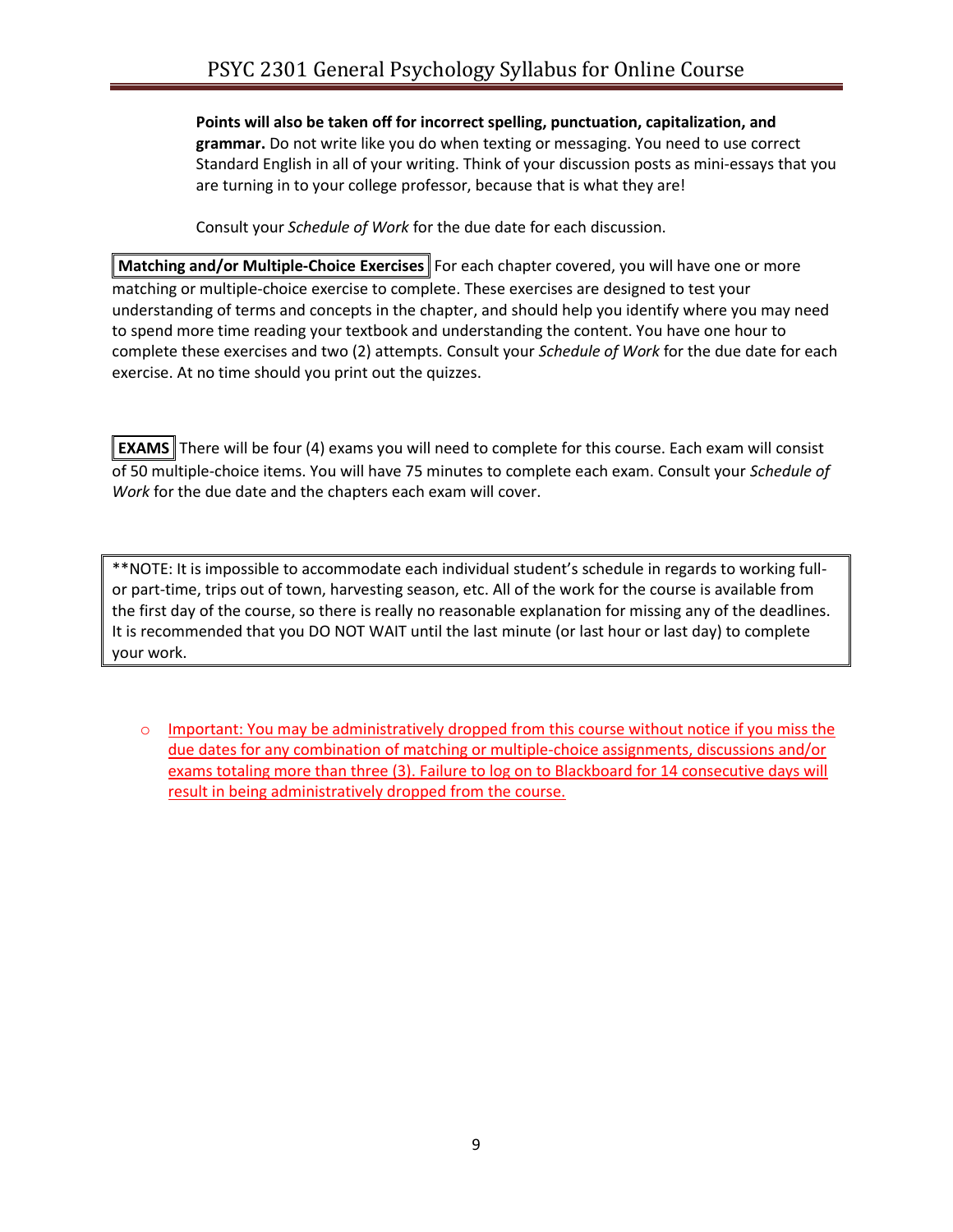### **GRADING POLICY:**

Your final letter grade for the course will be calculated based on total points earned.

How can I earn points?

| $\circ$  | Syllabus Quiz                         |     | 10 points  |
|----------|---------------------------------------|-----|------------|
|          | Introductions                         |     | 10 points  |
|          | Matching or Multiple-Choice Exercises | $=$ | 180 points |
| $\Omega$ | Discussions (4 at 30 pts. each)       |     | 120 points |
| $\Omega$ | Exams (4 at 100 pts. each)            |     | 400 points |
| $\Omega$ | Total possible points                 |     | 720 points |
|          |                                       |     |            |

Points necessary for each grade:

- o If you earn **648** to **720+** points (90.00% 100.00%), you will earn an **A** for the course.
- o If you earn **576** to **647** points (80.00% 89.99%), you will earn a **B** for the course.
- o If you earn **504** to **575** points (70.00% 79.99%), you will earn a **C** for the course.
- o If you earn **432** to **503** points (60.00% 69.99%), you will earn a **D** for the course.
- o If you earn **0** to **431** points (0% 59.99%), you will earn an **F** for the course.

#### **Online Course Expectations**

#### **Student Expectations**

- 1. Check the course homepage, schedule of work, your email, and the Blackboard course discussion board *every day*.
- 2. Keep up with your reading assignments and chapter exercises. These exercises test your knowledge and comprehension of each chapter's content. While you are completing the exercise, do not click on anything else (such as facebook, your textbook) or the exercise may submit automatically and you will have to accept the grade earned at that point. If you are "knocked out" of an exercise for any reason it will count as an attempt.
- 3. Participate actively in class discussions including but not limited to textbook information, apply the knowledge you have learned, and include your personal experiences when appropriate.
- 4. Respond to what others have posted on the discussion board: add to what was stated in the original post – *do not repeat what you wrote in your original post or what was written in the original post you are responding to*. Add new information to what has been shared by another student.
- 5. Practice Netiquette: be polite and respectful in your postings (no "Flaming" or posting / sending negative, hurtful comments to others); use good grammar and correct spelling; don't write in all caps (it feels like you're shouting) or exotic fonts (they may not show up on everyone's computer). In short, present your best self.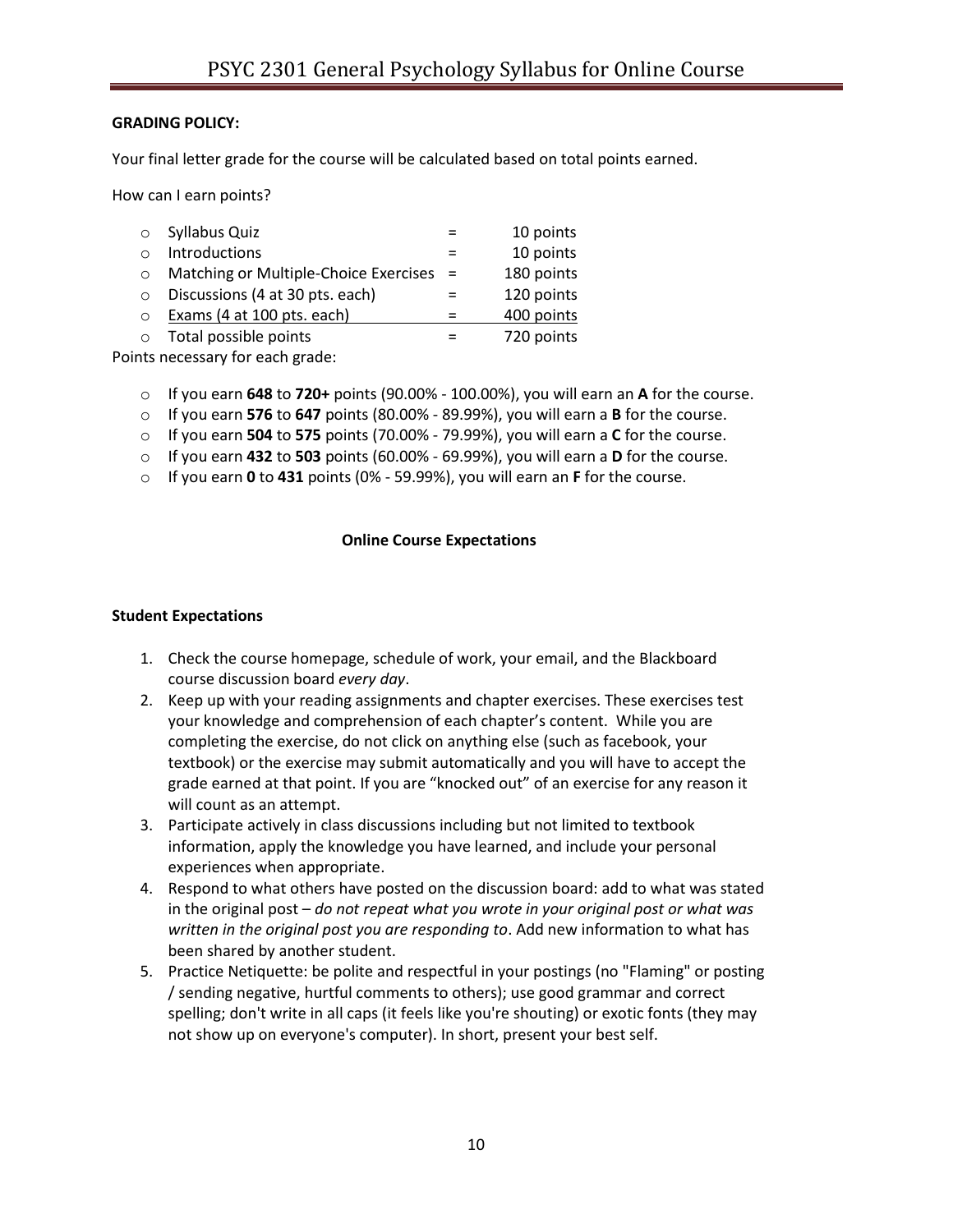### **Instructor Expectations:**

- 1. All communication for this online course should be by email through blackboard with any questions or concerns you may have. I will read my email daily during the week but may not read it daily on weekends.
- 2. I will respond to your email within 48 hours during the week and within 72 hours during weekends or holidays.
- 3. I will read discussions but won't necessarily participate in the discussion forums. If someone posts information that is incorrect or confusing, that is when I typically "jump in."
- 4. You will receive a grade for your course work within seven working days of the deadline unless I notify you otherwise.

#### **Keys to Success**

Online courses are not easier or less time-consuming than F2F courses; they are just different. Here are some suggestions for your success:

- 1. Set aside a specific time during the day for this course--the best time that fits your schedule. Use this time for preparation (reading, studying, etc.) and for participation (reading and posting to the discussion board, completing quizzes and exams).
- 2. Don't put off the work--you need to keep up so you can more effectively participate in group and class discussions.
- 3. Don't be afraid to ask questions--just like in a F2F class, there are probably several others who are wondering the same thing.
- 4. Keep advised of when the SPC computer system is scheduled to "go down" for maintenance. Have a backup plan in case your server is down or you have computer problems as these are not sufficient excuses for missing work.
- 5. Check in and complete work in the class several times a week--this will keep you engaged, on-track, and moving steadily toward your goal!
- 6. Let me know about any problems you are having right away so we can resolve them quickly. Contact me if you have questions about course *content*. Contact technical support at [blackboard@southplainscollege.edu](mailto:blackboard@southplainscollege.edu) or (806)716-2180 for *computer* issues and email me within Blackboard so I will know about the issue. But again, have a backup plan.
- 7. Have Fun!!!

Adapted from: Susan Kossman, R.N., Ph.D.,

[http://my.ilstu.edu/~skossm/online\\_course\\_expectations.htm](http://my.ilstu.edu/~skossm/online_course_expectations.htm) and from: : [http://www.usm.maine.edu/~atkinson/course\\_expectations.htm](http://www.usm.maine.edu/~atkinson/course_expectations.htm)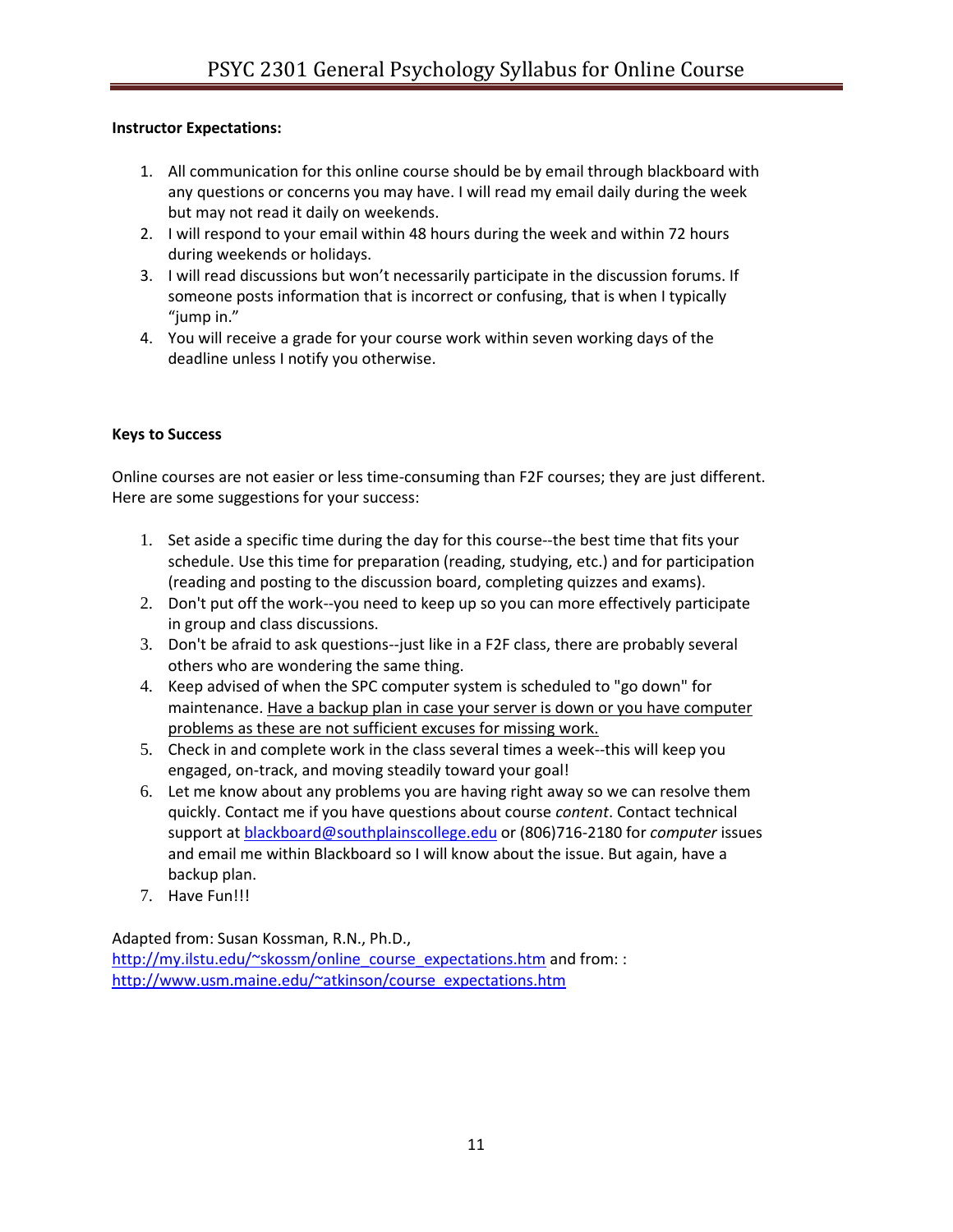### **Technical Support for Blackboard**

A note here, for online courses or courses with an online component there is a portion considered *course content* and that portion includes all of the course information set up by the instructor for the particular course you are taking to help students learn and understand the information. For **ALL**  course content questions, contact your instructor using the method of contact stated in your syllabus.

Then there is the *technical* component of the course. This portion of the course has to do with the functioning of Blackboard. This would include issues like (but not limited to) the following: quizzes freezing up, not being able to access videos, not being able to open documents, not being able to log into Blackboard, etc.

In the case of *technical* issues, contact your instructor to let them know about the problem **AND**  also contact **Technical Support**. However, before contacting them, refer to the information below this section.

### [blackboard@southplainscollege.edu](mailto:blackboard@southplainscollege.edu)

Or by phone at (806) 716-2180 (8:00 am – 4:00 pm on weekdays)

### **There is information on Blackboard help in MySPC.**

To access the information, click on MySPC on the SPC homepage then click on the link for "Distance Education" that you see on the left-hand side of the page. Also, here is the link: [https://myspc.southplainscollege.edu/ICS/Students/Distance\\_Education/](https://myspc.southplainscollege.edu/ICS/Students/Distance_Education/)

You will find **Blackboard Learn 9 Student Tutorials** and **Frequently Asked Questions (FAQs)** here. Students that are new to Blackboard or have questions are strongly encouraged to check these resources before contacting the instructor or technical support.

## **Blackboard Learn 9 Student Orientation Course**

Every student should have an orientation course listed on your course listing page. This is the page that appears right after you log into the course. If you are new to Blackboard, you are STRONGLY encouraged to go through this course. Also, if you have questions on taking quizzes, submitting assignments, posting discussions, or other navigation questions you are STRONGLY encouraged to go to this course for answers and instructions.

Using the Student Orientation Course, Student Tutorials, and FAQs can save time and frustration. Students are STRONGLY encouraged to use them.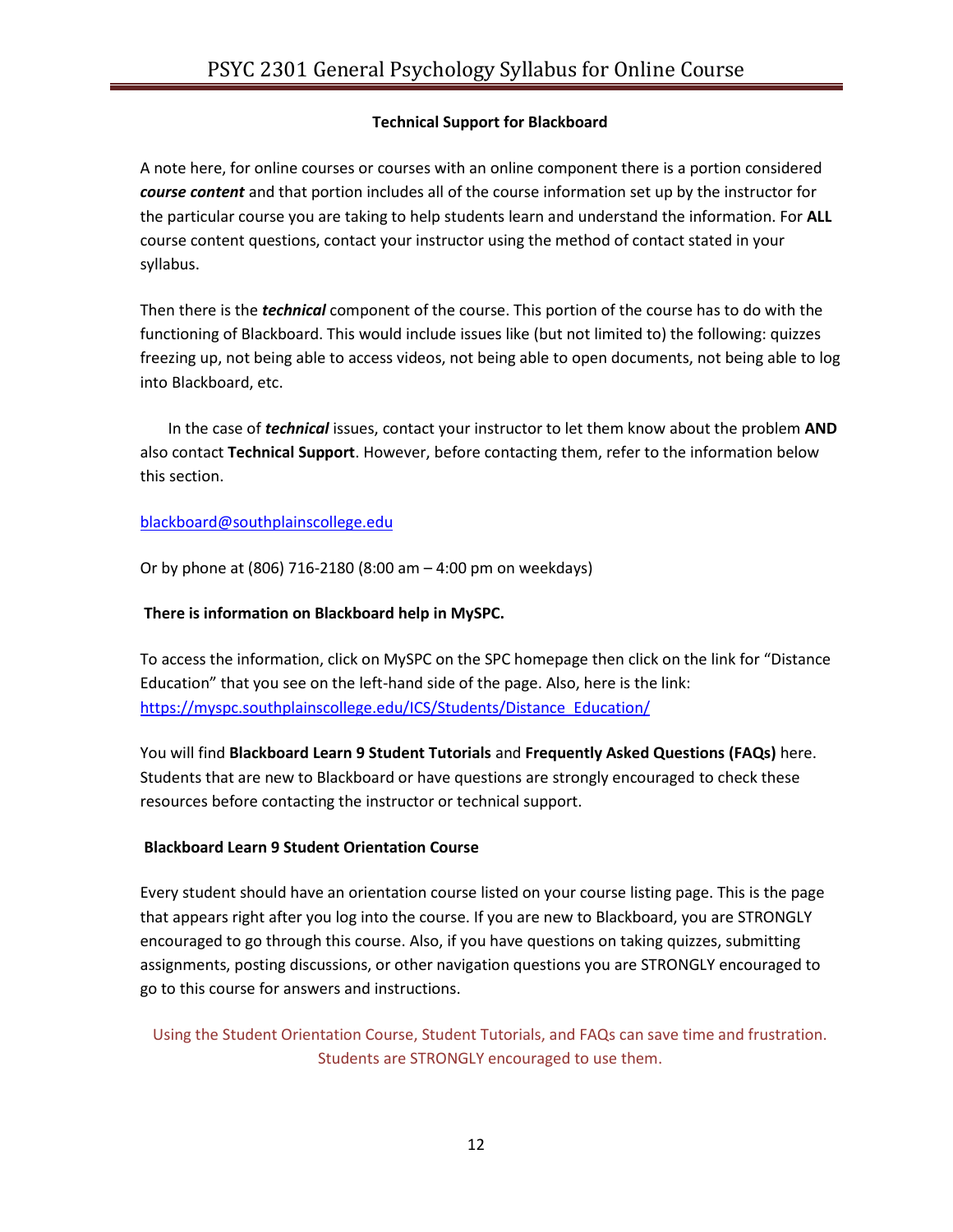### **Online and Message Board Netiquette**

Some of you may have participated in on-line courses and/or discussion boards before and some of you may not have. The following are expectations of students in this course as far as e-mails, assignments, and posting on the discussion board. These expectations are in addition to the instructions that are included in your syllabus. I encourage each of you to familiarize yourself with the instructions and these expectations. The points available for you to earn on the discussion board are a major part of your grade and I know that all points are valuable to you. Please let me know if you have any questions.

**Read Before Participating**. Read the syllabus so that you understand the instructions for the discussion board. I will be most impressed with individuals who can incorporate course materials into their posts. This is a part of the grading requirement and lack of participation could result in being administratively dropped from the course. Good writing is a key skill you should leave college with which includes the ability to support your position and express your ideas, thoughts, and/or opinions in writing.

**Communicate Clearly**. Write clearly when you compose a message. Review your message carefully before clicking **Submit**. Typos can be confusing. Remember, if your message can be misunderstood, it will be.

**Writing Standard**. All discussion postings and e-mails should be presented using the conventions of Standard Written English. While slang, regional idioms, and informal kinds of self-expression are appropriate in some contexts, they are out of place in academic writing. I expect all students to demonstrate proficiency in using the conventions of academic English in their written work. This means that you need to spell correctly, use the proper word (example: know when to use "there" or "their", etc.), use paragraph formatting, correct punctuation, etc.

**Refrain from using ALL CAPS**. Typing in all capital letters is frowned upon; it's the equivalent of screaming. It's considered an aggressive way to post and it doesn't come off as being very friendly. It also makes your message more difficult to read.

**Correction and Retraction**. If you realize that you made a mistake in a previous message, please add a new message acknowledging the mistake and correcting it promptly. You will find most people are understanding of mistakes if they are dealt with immediately.

**Be Respectful, Kind and Honest**. Don't issue personal attacks, use profanity, or post threatening, abusive, harassing, or otherwise offensive language or images. Keep your messages appropriate and courteous at all times. Please disagree with other opinions respectfully. If you are unsure if something is inappropriate, ask yourself these questions: Would you say it to the person if she were standing right in front of you? Would you say it to your best friend or loved one? Are you calling someone names? How would you feel and react if faced with the same message from someone else? If it would anger or upset you, you might consider re-framing your thoughts in a less objectionable tone.

**Disagreements**. There will be disagreement and this is good, otherwise we will be bored. Disagreement can be very constructive; it encourages us to reconsider our own positions and either recommit, expand, or discard them. However, I must at all times hear/see you debating the idea and not making a personal attack on an individual. Note that this is a skill to learn like any other – how to debate and get your point heard. Personal insults and attacks impede the development of critical thought. Avoid "you" statements, which can be more easily